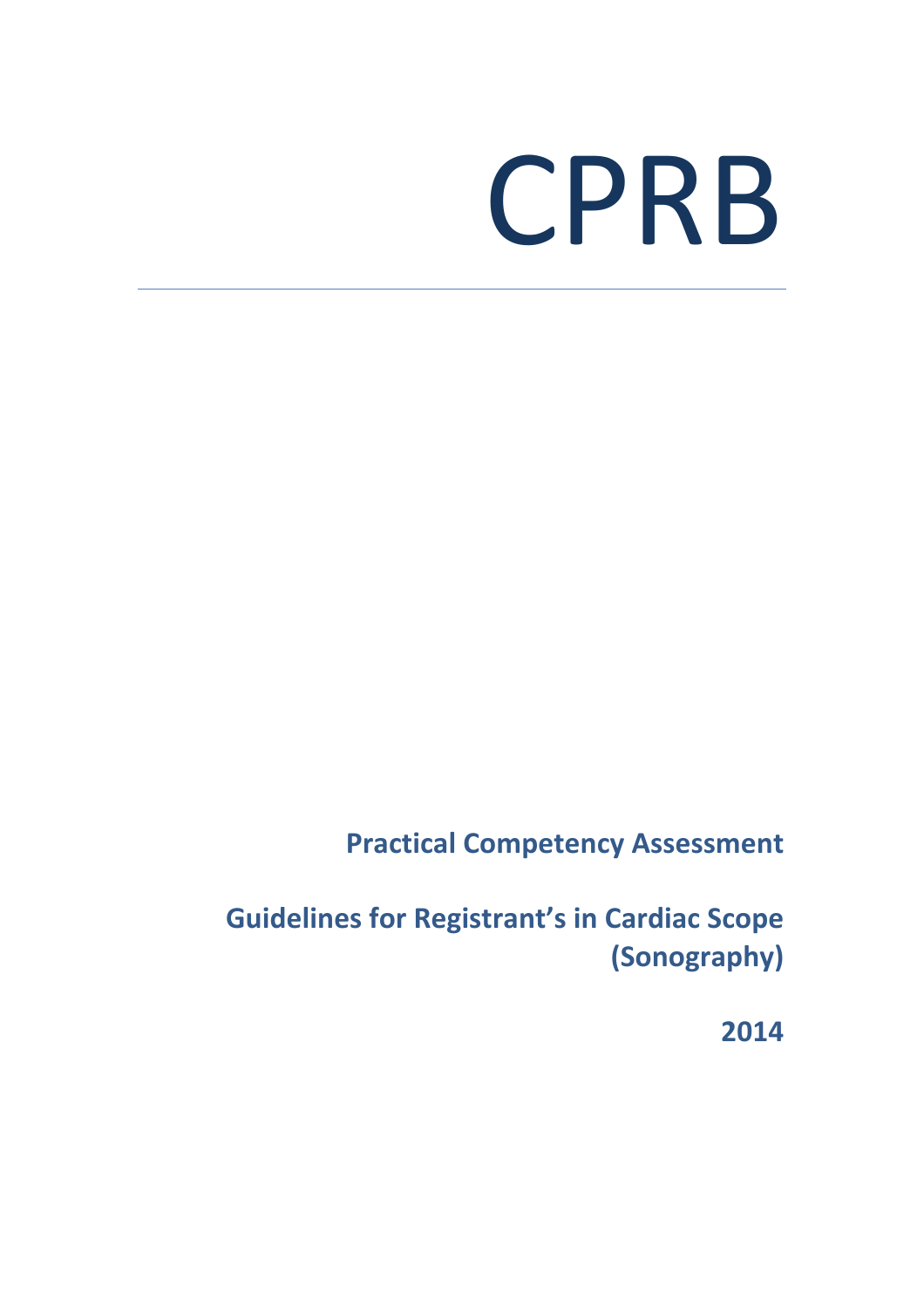## **Guidelines for Registrant**

The PCA will take the following format of two examiners visiting the registrant's workplace where the registrant will perform three echocardiograms and present two previously selected case studies of their choice. After the echocardiograms there should be opportunity for brief discussion and questions if required, so 60 minutes should be allowed between each echocardiogram i.e. a maximum of 45 minutes scanning time per echocardiogram.

The registrant should choose two regular echocardiograms they have performed within the last 6 weeks, to present to the examiners as case studies. Each case presentation should take approximately 15 minutes; include the indication for the echocardiogram, review of the echocardiographic images, overview of findings and interpretation. The session may include questions or discussion from the examiners.

- The 3 cases to be conducted in the presence of the examiners must have pathology (a) LV function (b)  $AS + (c)$  Any other pathology
- Registrant needs give correct interpretation of the echocardiograms performed. This may be written/read or verbal as per the registrants normal practice
- Examiners may ask the registrant to make additional measurements where these have not been illustrated during the echocardiograms or case presentations
- Normal value tables & scanning protocols & reference guidelines may be available during scanning
- Assessment process is expected to take 4 hours in total
- Objectives as per ASE sonographer curriculum registrant to advise if these need to be provided prior to assessment
- The examiners will take notes during the echocardiograms and case presentations and confer afterwards to complete the consensus marking form
- Where the assessment process cannot demonstrate competence, corrective actions and recommendations to achieve competence will be provided to the registrant within 10 working days
- Failure to show competence will mean the examiners have observed significant inaccuracies that remain uncorrected, observed significant pathology that has not been described by the registrant or where the registrant has made significant incorrect final descriptions or interpretations; any instances would be clearly described on examination form and include any relevant corrective actions